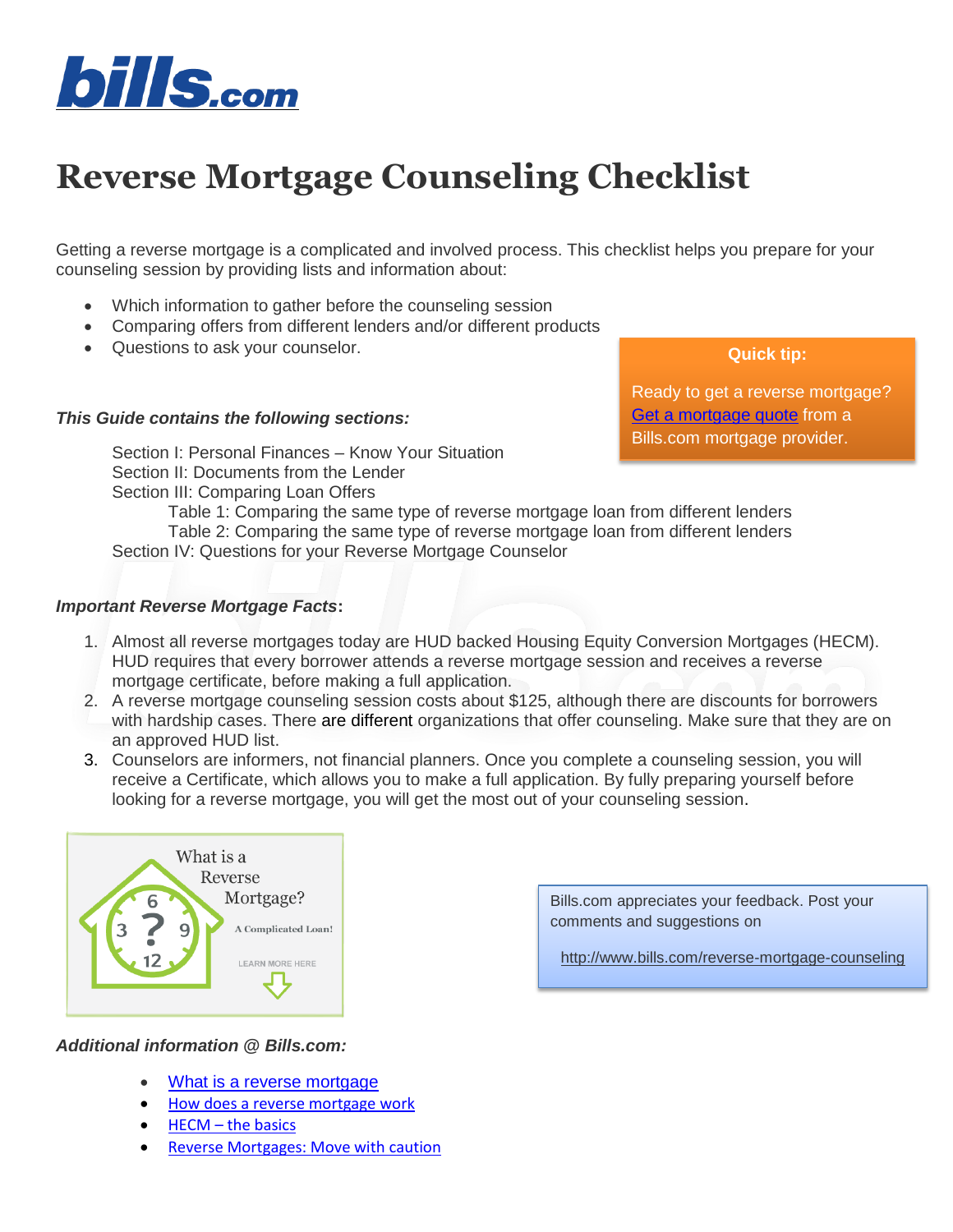# **Section I: Personal Finances – Know Your Situation**

### **Prepare your finances:**

- $\Box$  Prepare your monthly budget
- **Prepare your future cash flow needs. Compare your:** 
	- o Projected Monthly Income:
	- o Projected Monthly Expenses: \_\_\_\_\_\_\_\_\_
- Do you need to:
	- $\circ$  Supplement your monthly income, and if so when?
	- $\circ$  Pay for one-time expenses, and if so when?
	- o Both of the above



**Caution**: Prepare your budget and retirement finances, including a look at your assets and cash flow. Your home is an important asset and you will always have housing costs. Make sure you use your home's equity wisely. Make sure that if you take a reverse mortgage that you will have

enough funds to continue to pay for your property tax, homeowners insurance and maintain your home.

### **Financial and Personal Goals:**

Define the reasons that you want to take a reverse mortgage. A reverse mortgage can help you stay in your home and provide either a monthly draw, a lump sum, a line of credit (you draw funds when you need them) or a combination of those methods. Here are some of the questions you should be asking yourself:

- $\Box$  Do you want to stay in your home? For how long?
- Do you need additional monthly income?
- $\Box$  Do you need money to pay off old debts?
- $\Box$  Do you want a lump sum to improve your home?
- $\Box$  How important is it for you to leave equity to your children?

### **Section II: Documents from the Lender**

You should have received a mortgage quote (or more than one) and have the following documents:

- **Loan Comparison Page**: This should include an estimate of the amount of loan available under different programs, and summarize interest rates and how adjustable rates work (for example margins and ceilings).
- **Total Annual Loan costs**: This should explain how much you would owe, how much fees you pay, and how much equity you will have, based on varying assumptions of house appreciation.
- **Amortization Schedules**: A year-by-year summary of how much interest accrued, how much line of credit you have available, and net equity (based on different projections of property value).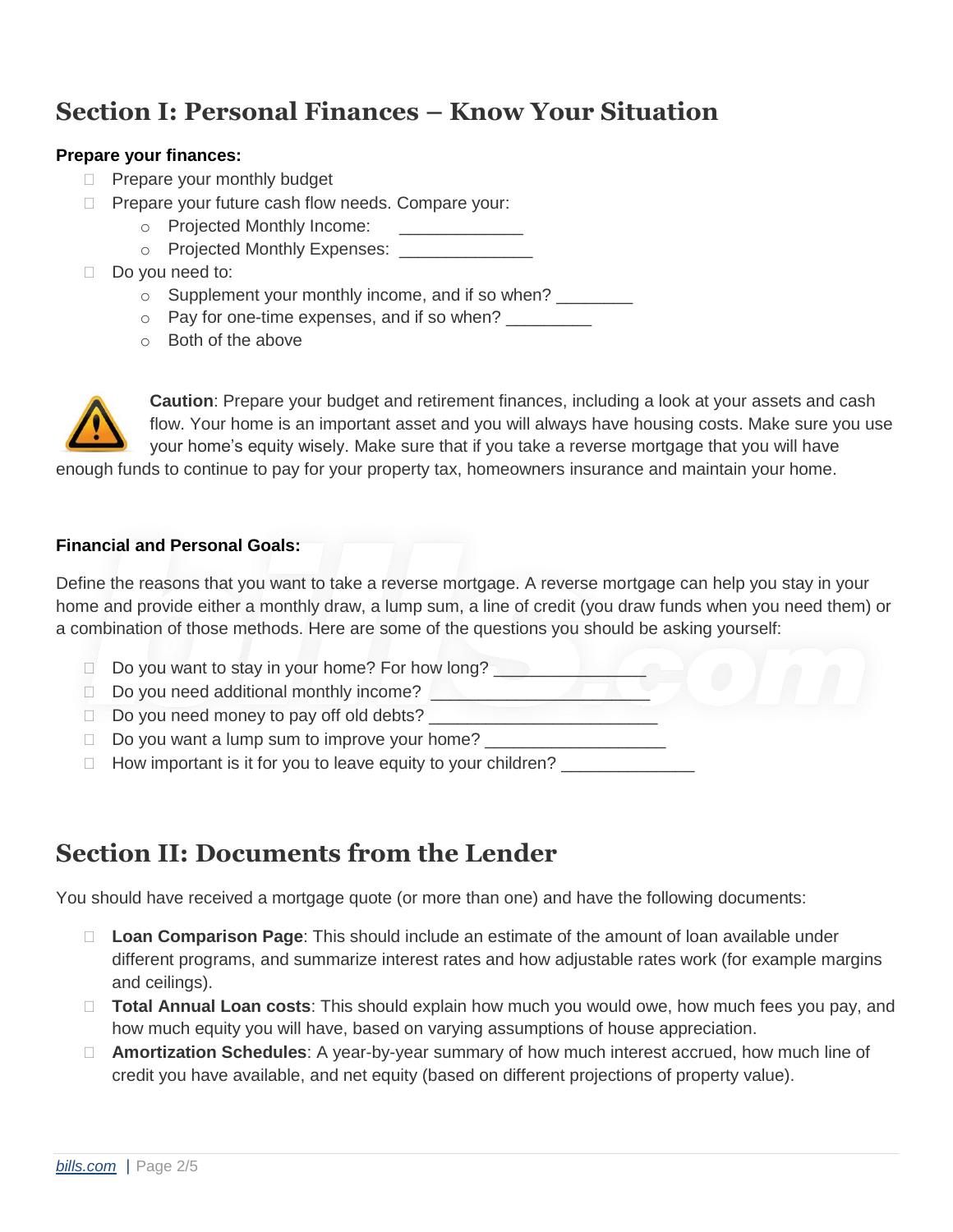# **Section III: Comparing Loan Offers**

Make sure that every lender provides you with the correct documentation (listed above). You can then make a handy comparison table.

### <span id="page-2-0"></span>**Table 1: Comparing the same type of reverse mortgage loan from different lenders**

(This table is good if you are choosing to compare one method of taking the reverse mortgage (lump sum, monthly draw, or line of credit)

|                                                             | <b>Lender A:</b>                                | Lender B:                          | <b>Lender C:</b>                   |
|-------------------------------------------------------------|-------------------------------------------------|------------------------------------|------------------------------------|
| <b>Name of Lender</b><br>and contact<br>information         |                                                 |                                    |                                    |
|                                                             |                                                 |                                    |                                    |
| <b>Type of Loan</b>                                         | Fixed / Monthly /Line of Credit<br>$\star\star$ | Fixed / Monthly /Line of Credit ** | Fixed / Monthly /Line of Credit ** |
|                                                             |                                                 |                                    |                                    |
| <b>Amount of Loan</b><br><b>Or Monthly Draw</b>             |                                                 |                                    |                                    |
|                                                             |                                                 |                                    |                                    |
| <b>Interest Rate *</b>                                      |                                                 |                                    |                                    |
| <b>Annual Mortgage</b><br><b>Insurance Premium</b><br>(MIP) |                                                 |                                    |                                    |
|                                                             |                                                 |                                    |                                    |
| <b>Fees: Total</b>                                          |                                                 |                                    |                                    |
| <b>Origination Fee</b>                                      |                                                 |                                    |                                    |
| <b>Up-front MIP</b>                                         |                                                 |                                    |                                    |
| <b>Service Fee</b>                                          |                                                 |                                    |                                    |
| 3rd Party Fees                                              |                                                 |                                    |                                    |
| (Make sure you get a<br>list and find out                   |                                                 |                                    |                                    |
| which ones you can                                          |                                                 |                                    |                                    |
| shop around for).                                           |                                                 |                                    |                                    |
|                                                             |                                                 |                                    |                                    |
| * If the interest rate                                      |                                                 |                                    |                                    |
| is variable, then:                                          |                                                 |                                    |                                    |
| <b>Beginning Rate</b>                                       |                                                 |                                    |                                    |
| <b>Index</b>                                                |                                                 |                                    |                                    |
| <b>Margin</b><br><b>Annual Caps</b>                         |                                                 |                                    |                                    |
| <b>Lifetime ceiling</b>                                     |                                                 |                                    |                                    |
|                                                             |                                                 |                                    |                                    |

**\*\*** If you choose a line of credit then the amount you owe or are allowed to take in the future will change based on the amounts you draw. Make sure the lender explains how this will work based on different interest rate possibilities. Also, make sure that you don't overestimate housing appreciation.

Make a note of any other special terms the lender offers or mentions: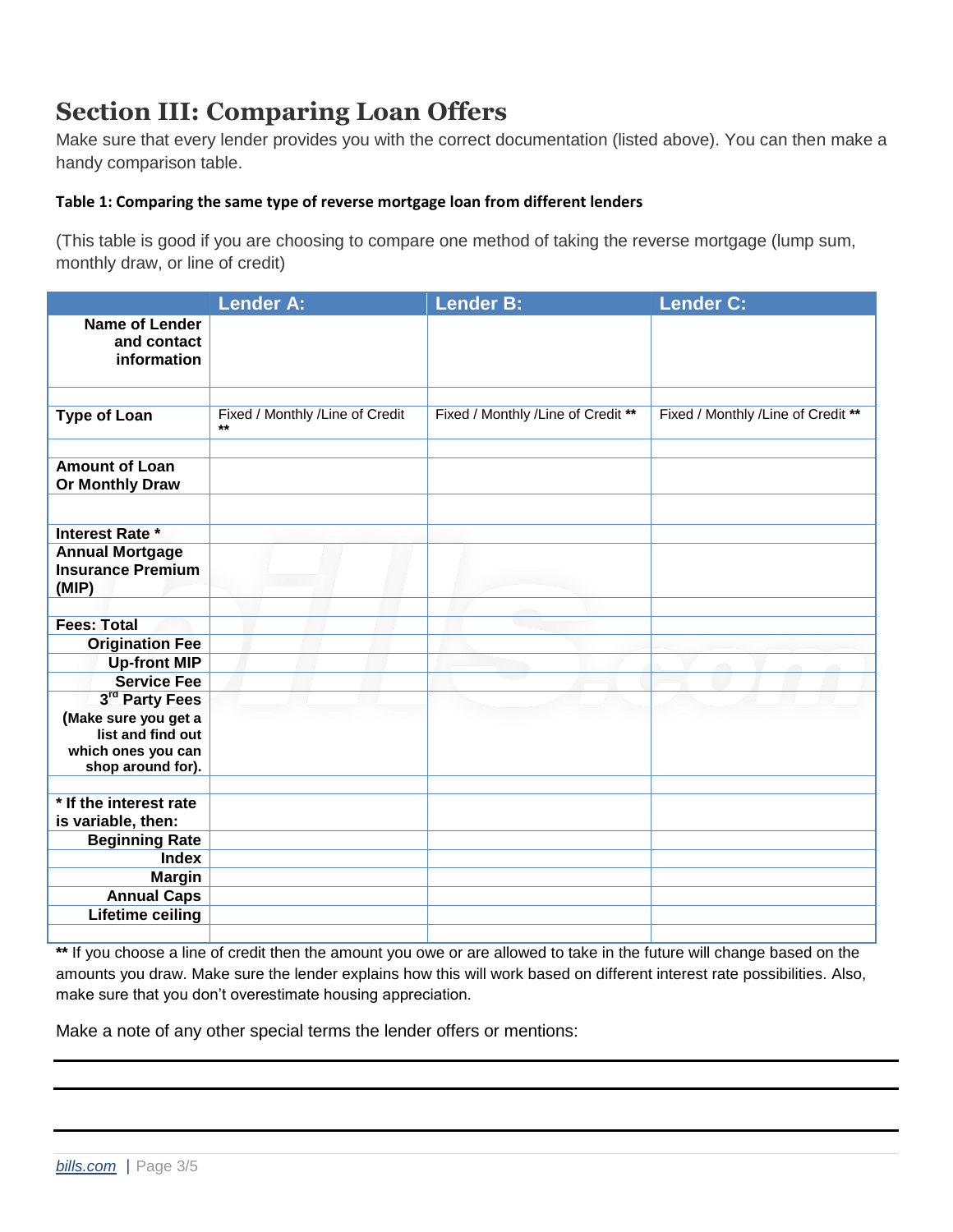# **Section III: Comparing Loan Offers (cont.)**

Make sure that every lender provides you with the correct documentation (listed above). You can then make a handy comparison table.

### <span id="page-3-0"></span>**Table 2: Comparing the same type of reverse mortgage loan from one lender**

(This table is good if you are choosing to compare different methods of taking the reverse mortgage (lump sum, monthly draw, or line of credit). Make a table for each lender.

| Name of Lender<br>and contact<br>information |                                     |                                    |                                    |
|----------------------------------------------|-------------------------------------|------------------------------------|------------------------------------|
|                                              |                                     |                                    |                                    |
| <b>Type of Loan</b>                          | Fixed / Monthly / Line of Credit ** | Fixed / Monthly /Line of Credit ** | Fixed / Monthly /Line of Credit ** |
|                                              |                                     |                                    |                                    |
| <b>Amount of Loan</b>                        |                                     |                                    |                                    |
| <b>Or Monthly Draw</b>                       |                                     |                                    |                                    |
|                                              |                                     |                                    |                                    |
| Interest Rate *                              |                                     |                                    |                                    |
| <b>Annual Mortgage</b>                       |                                     |                                    |                                    |
| <b>Insurance</b>                             |                                     |                                    |                                    |
| Premium (MIP)                                |                                     |                                    |                                    |
|                                              |                                     |                                    |                                    |
| <b>Fees: Total</b>                           |                                     |                                    |                                    |
| <b>Origination Fee</b>                       |                                     |                                    |                                    |
| <b>Up-front MIP</b>                          |                                     |                                    |                                    |
| <b>Service Fee</b>                           |                                     |                                    |                                    |
| 3rd Party Fees                               |                                     |                                    |                                    |
| (Make sure you get a                         |                                     |                                    |                                    |
| list and find out<br>which ones you can      |                                     |                                    |                                    |
| shop around for).                            |                                     |                                    |                                    |
|                                              |                                     |                                    |                                    |
| * If the interest                            |                                     |                                    |                                    |
| rate is variable,                            |                                     |                                    |                                    |
| then:                                        |                                     |                                    |                                    |
| <b>Beginning Rate</b>                        |                                     |                                    |                                    |
| <b>Index</b>                                 |                                     |                                    |                                    |
| <b>Margin</b>                                |                                     |                                    |                                    |
| <b>Annual Caps</b>                           |                                     |                                    |                                    |
| <b>Lifetime ceiling</b>                      |                                     |                                    |                                    |
|                                              |                                     |                                    |                                    |

\*\* If you choose a line of credit then the amount you owe or are allowed to take in the future will change based on the amounts you draw. Make sure the lender explains how this will work based on different interest rate possibilities. Also, make sure that you don't overestimate housing appreciation.

Make a note of any other special terms the lender offers or mentions: